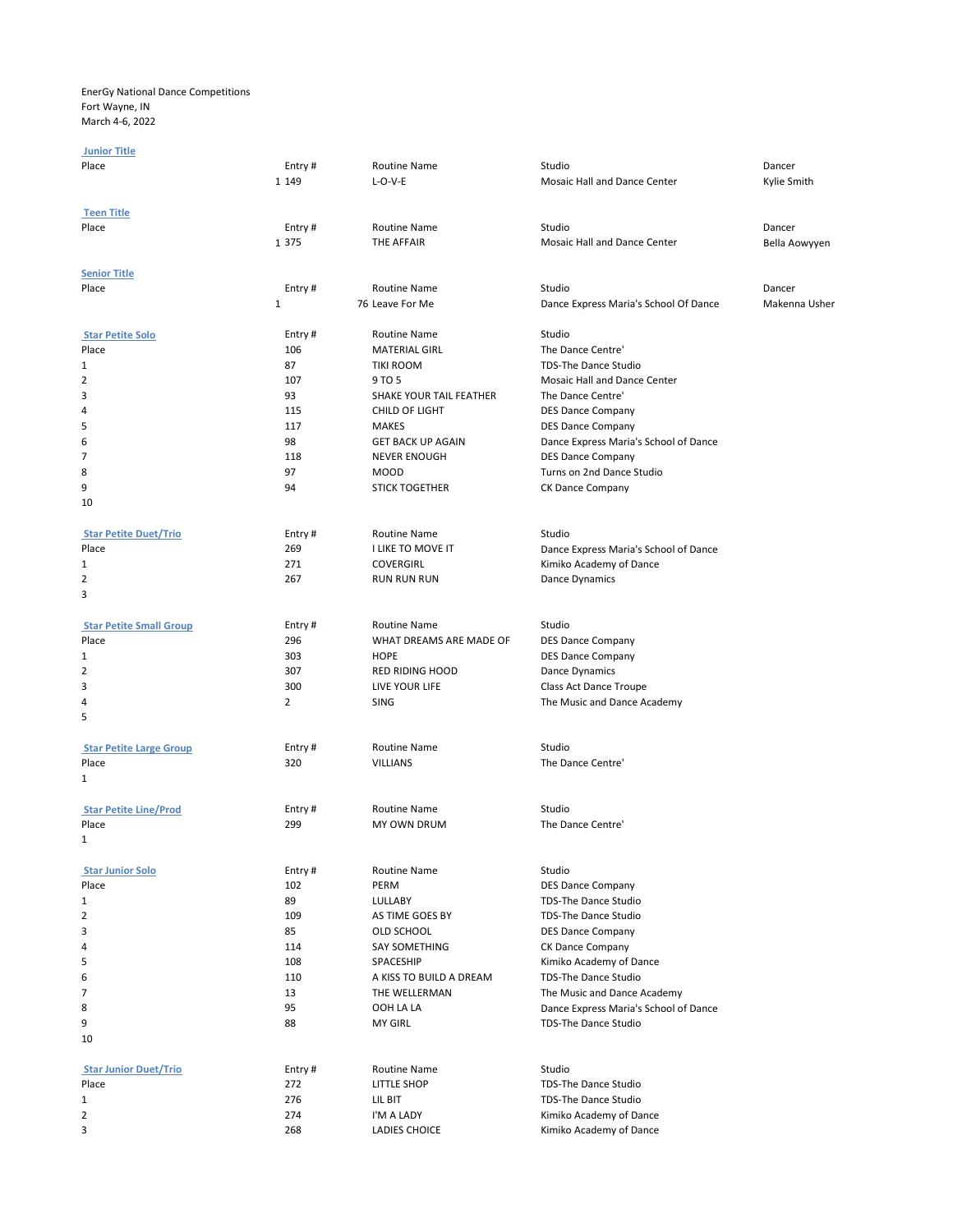| 4                              | 277           | ME TOO                        | Hit The Floor Dance Studio               |
|--------------------------------|---------------|-------------------------------|------------------------------------------|
| 5                              |               |                               |                                          |
|                                |               |                               |                                          |
| <b>Star Junior Small Group</b> | Entry#        | Routine Name                  | Studio                                   |
| Place                          | 308           | <b>HAND TO HOLD</b>           | <b>TDS-The Dance Studio</b>              |
| 1                              | 302           | CANDYMAN                      | TDS-The Dance Studio                     |
| 2                              | 297           | THE GARLAND DANCE             | Dance Express Maria's School of Dance    |
| 3                              | 311           | WHUTEVA                       | Hit The Floor Dance Studio               |
| 4                              | 304           | AT THE HOP                    | Dance Express Maria's School of Dance    |
| 5                              |               |                               |                                          |
|                                |               |                               |                                          |
| <b>Star Junior Large Group</b> | Entry#        | Routine Name                  | Studio                                   |
| Place                          | 3             | ALIVE AND BREATHING           | The Music and Dance Academy              |
| 1                              | 9             | MAYBE MIDNIGHT                | The Music and Dance Academy              |
| 2                              |               |                               |                                          |
|                                |               |                               |                                          |
| <b>Star Junior Line/Prod.</b>  | Entry#<br>326 | Routine Name<br><b>CIRCUS</b> | Studio<br>TDS-The Dance Studio           |
| Place<br>1                     |               |                               |                                          |
|                                |               |                               |                                          |
| <b>Star Teen Solo</b>          |               | Routine Name                  | Studio                                   |
| Place                          | Entry#<br>341 | 500 MILES                     | <b>TDS-The Dance Studio</b>              |
|                                | 336           | <b>BOUND TO YOU</b>           | Turns on 2nd Dance Studio                |
| 1                              |               |                               |                                          |
| 2                              | 350           | GOOD GIRL                     | <b>Mosaic Hall and Dance Center</b>      |
| 3                              | 345           | FEEL IT STILL                 | TDS-The Dance Studio                     |
| 4                              | 335           | LOOKING AT ME                 | <b>DES Dance Company</b>                 |
| 5                              | 331           | <b>MOVE</b>                   | TC Dance Academy for the Performing Arts |
| 6                              | 332           | PUTTING ON THE RITZ           | Mosaic Hall and Dance Center             |
| 7                              | 347           | <b>CHECK MY SWAG</b>          | Hit The Floor Dance Studio               |
| 8                              | 342           | ASTRONOMY                     | Kimiko Academy of Dance                  |
| 9                              | 329           | SAILOR BOLD                   | <b>TDS-The Dance Studio</b>              |
| 10                             |               |                               |                                          |
|                                |               |                               |                                          |
| <b>Star Teen Duet/Trio</b>     | Entry#        | Routine Name                  | Studio                                   |
| Place                          | 155           | WAKING UP SLOW                | Mosaic Hall and Dance Center             |
| 1                              | 153           | SISTER'S                      | <b>TDS-The Dance Studio</b>              |
| 2                              | 154           | CRAZY LITTLE THING            | TDS-The Dance Studio                     |
| 3                              | 150           | CALLE OCHO                    | Turns on 2nd Dance Studio                |
| 4                              | 164           | MEN IN BLACK                  | Turns on 2nd Dance Studio                |
| 5                              | 151           | SWEET CHILD O'MINE            | TC Dance Academy for the Performing Arts |
| 6                              | 158           | PARTY LIKE A ROCKSTAR         | Hit The Floor Dance Studio               |
| 7                              | 178           | <b>LETS GET LOUD</b>          | Hit The Floor Dance Studio               |
| 8                              | 4             | <b>READY OR NOT</b>           | The Music and Dance Academy              |
| 9                              | 159           | DO IT LIKE ME                 | Hit The Floor Dance Studio               |
| 10                             |               |                               |                                          |
|                                |               |                               |                                          |
| <b>Star Teen Small Group</b>   | Entry#        | Routine Name                  | Studio                                   |
| Place                          | 215           | WHAT ABOUT US                 | <b>TDS-The Dance Studio</b>              |
| 1                              | 224           | <b>GREAT BALLS OF FIRE</b>    | TDS-The Dance Studio                     |
| 2                              | 231           | MASQUERADE                    | TDS-The Dance Studio                     |
| 3                              | 212           | RAISE YOU UP                  | <b>Mosaic Hall and Dance Center</b>      |
| 4                              | 11            | <b>BEAT IT</b>                | The Music and Dance Academy              |
| 5                              | 209           | idol                          | <b>TDS-The Dance Studio</b>              |
| 6                              | 211           | I WANT IT ALL                 | Turns on 2nd Dance Studio                |
| 7                              | 15            | I WON'T GIVE UP               | The Music and Dance Academy              |
| 8                              | 10            | WAKE ME UP BEFORE YOU GO      | The Music and Dance Academy              |
| 9                              | 8             | <b>CROCODILE ROCK</b>         | The Music and Dance Academy              |
| 10                             |               |                               |                                          |
|                                |               |                               |                                          |
| <b>Star Senior Solo</b>        | Entry#        | Routine Name                  | Studio                                   |
| Place                          | 17            | GONE, GONE, GONE              | TC Dance Academy for the Performing Arts |
| 1                              | 22            | NEVER LETTING GO              | <b>DES Dance Company</b>                 |
| 2                              | 33            | <b>FLAPPERS REVENGE</b>       | Mosaic Hall and Dance Center             |
| 3                              | 6             | <b>HOMECOMING QUEEN</b>       | The Music and Dance Academy              |
| 4                              | 16            | VIENNA                        | TDS-The Dance Studio                     |
| 5                              | 20            | STORY OF ME                   | <b>DES Dance Company</b>                 |
| 6                              | 29            | YOU ARE WORTHY                | <b>DES Dance Company</b>                 |
| 7                              | 18            | SHOW ME HOW TO BURLESQUE      | Turns on 2nd Dance Studio                |
| 8                              | 24            | CARRY ME OUT                  | <b>DES Dance Company</b>                 |
|                                |               |                               |                                          |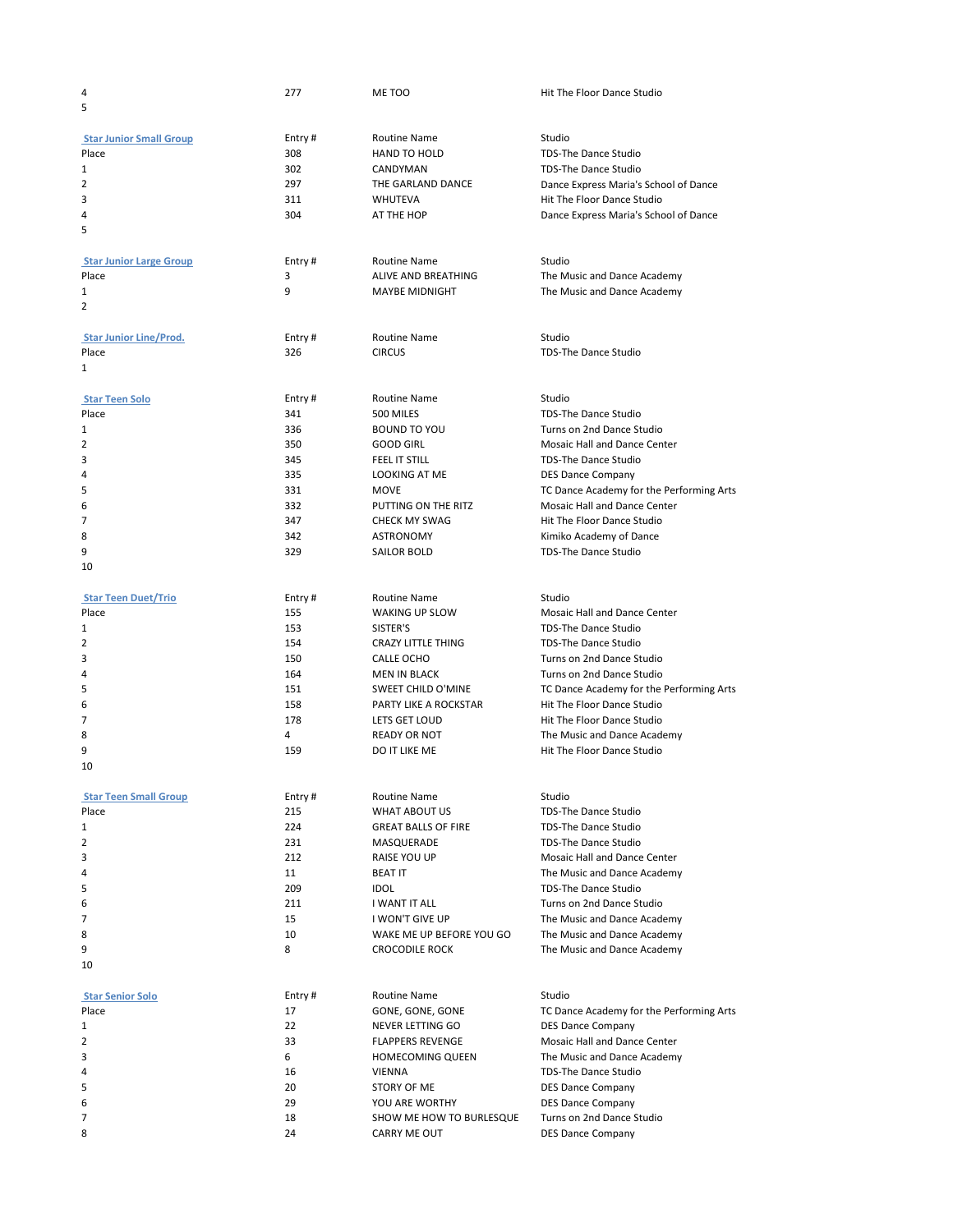| 9<br>10                                                                                                       | 34                                                                           | DRUM                                                                                                                                                                                                       | Turns on 2nd Dance Studio                                                                                                                                                                                                                                                                                                                       |
|---------------------------------------------------------------------------------------------------------------|------------------------------------------------------------------------------|------------------------------------------------------------------------------------------------------------------------------------------------------------------------------------------------------------|-------------------------------------------------------------------------------------------------------------------------------------------------------------------------------------------------------------------------------------------------------------------------------------------------------------------------------------------------|
| <b>Star Senior Duet/Trio</b><br>Place<br>1                                                                    | Entry#<br>162                                                                | Routine Name<br>I WANT IT ALL                                                                                                                                                                              | Studio<br>TC Dance Academy for the Performing Arts                                                                                                                                                                                                                                                                                              |
| <b>Star Senior Small Group</b><br>Place<br>1                                                                  | Entry#<br>207                                                                | <b>Routine Name</b><br>IS THAT ALRIGHT                                                                                                                                                                     | Studio<br><b>DES Dance Company</b>                                                                                                                                                                                                                                                                                                              |
| <b>Star Senior Large Group</b><br>Place<br>$\mathbf{1}$                                                       | Entry#<br>249                                                                | Routine Name<br><b>'TIL YOUR LEGS HURT</b>                                                                                                                                                                 | Studio<br>Class Act Dance Troupe                                                                                                                                                                                                                                                                                                                |
| <b>Power Petite Solo</b><br>Place<br>1<br>2<br>3                                                              | Entry#<br>136<br>123<br>135                                                  | Routine Name<br><b>B.E.A.T.</b><br>HEAVEN<br><b>BROADWAY BABY</b>                                                                                                                                          | Studio<br><b>DES Dance Company</b><br><b>DES Dance Company</b><br><b>DES Dance Company</b>                                                                                                                                                                                                                                                      |
| <b>Power Petite Duet/Trio</b><br>Place<br>$\mathbf{1}$                                                        | Entry#<br>278                                                                | Routine Name<br>PLEASE MR. POSTMAN                                                                                                                                                                         | Studio<br><b>DES Dance Company</b>                                                                                                                                                                                                                                                                                                              |
| <b>Power Petite Small Group</b><br>Place<br>1                                                                 | Entry#<br>322                                                                | Routine Name<br>SUMMER READING                                                                                                                                                                             | Studio<br><b>Mosaic Halland Dance Center</b>                                                                                                                                                                                                                                                                                                    |
| <b>Power Junior Solo</b><br>Place<br>1<br>2<br>3<br>4<br>5<br>6<br>7<br>8<br>9<br>10                          | Entry#<br>139<br>125<br>129<br>138<br>127<br>131<br>137<br>128<br>140<br>126 | Routine Name<br>STILL HAVE ME<br><b>BLUE SUEDE SHOES</b><br>WAKE ME UP<br>DO YOUR THING<br><b>NA NA NA</b><br>RAINBOW<br><b>CROCODILE ROCK</b><br><b>FLASHLIGHT</b><br><b>FIREWORKS</b><br><b>FABULOUS</b> | Studio<br><b>DES Dance Company</b><br>Dance Express Maria's School of Dance<br><b>DES Dance Company</b><br>Dance Express Maria's School of Dance<br>Dance Express Maria's School of Dance<br><b>DES Dance Company</b><br>The Dance Centre'<br><b>DES Dance Company</b><br>Mosaic Hall and Dance Center<br>Dance Express Maria's School of Dance |
| <b>Power Junior Duet/Trio</b><br>Place<br>1<br>2<br>3<br>4<br>5                                               | Entry#<br>289<br>284<br>283<br>287<br>285                                    | Routine Name<br><b>FOOTPRINTS</b><br>A COUPLE OF SWELLS<br>RAIN<br>EYES IN THE BACK OF MY HEAD<br>THE OTHER SIDE                                                                                           | Studio<br><b>DES Dance Company</b><br>Dance Express Maria's School of Dance<br>Dance Express Maria's School of Dance<br>TC Dance Academy for the Performing Arts<br><b>DES Dance Company</b>                                                                                                                                                    |
| <b>Power Junior Small Group</b><br>Place<br>1<br>2<br>3<br>4<br>5<br><b>Power Junior Large Group</b><br>Place | 324<br>318<br>323<br>233<br>316<br>Entry#<br>315                             | I WON'T LET GO<br>CAN'T TURN YOU LOOSE<br><b>MYSTIC EVE</b><br>ON FIRE<br>MR. PINSTRIPE SUIT<br>Routine Name<br>PRAISE                                                                                     | <b>DES Dance Company</b><br><b>DES Dance Company</b><br>Class Act Dance Troupe<br>Dance Express Maria's School of Dance<br>Dance Express Maria's School of Dance<br>Studio<br>The Dance Centre'                                                                                                                                                 |
| $\mathbf{1}$<br><b>Power Junior Line/Production</b><br>Place<br>1                                             | Entry#<br>327                                                                | Routine Name<br>YOU'VE GOT A FRIEND IN ME                                                                                                                                                                  | Studio<br>Dance Dynamics                                                                                                                                                                                                                                                                                                                        |
| <b>Power Teen Solo</b><br>Place                                                                               | Entry#<br>371                                                                | Routine Name<br>MY WAY                                                                                                                                                                                     | Studio<br>Mosaic Hall and Dance Center                                                                                                                                                                                                                                                                                                          |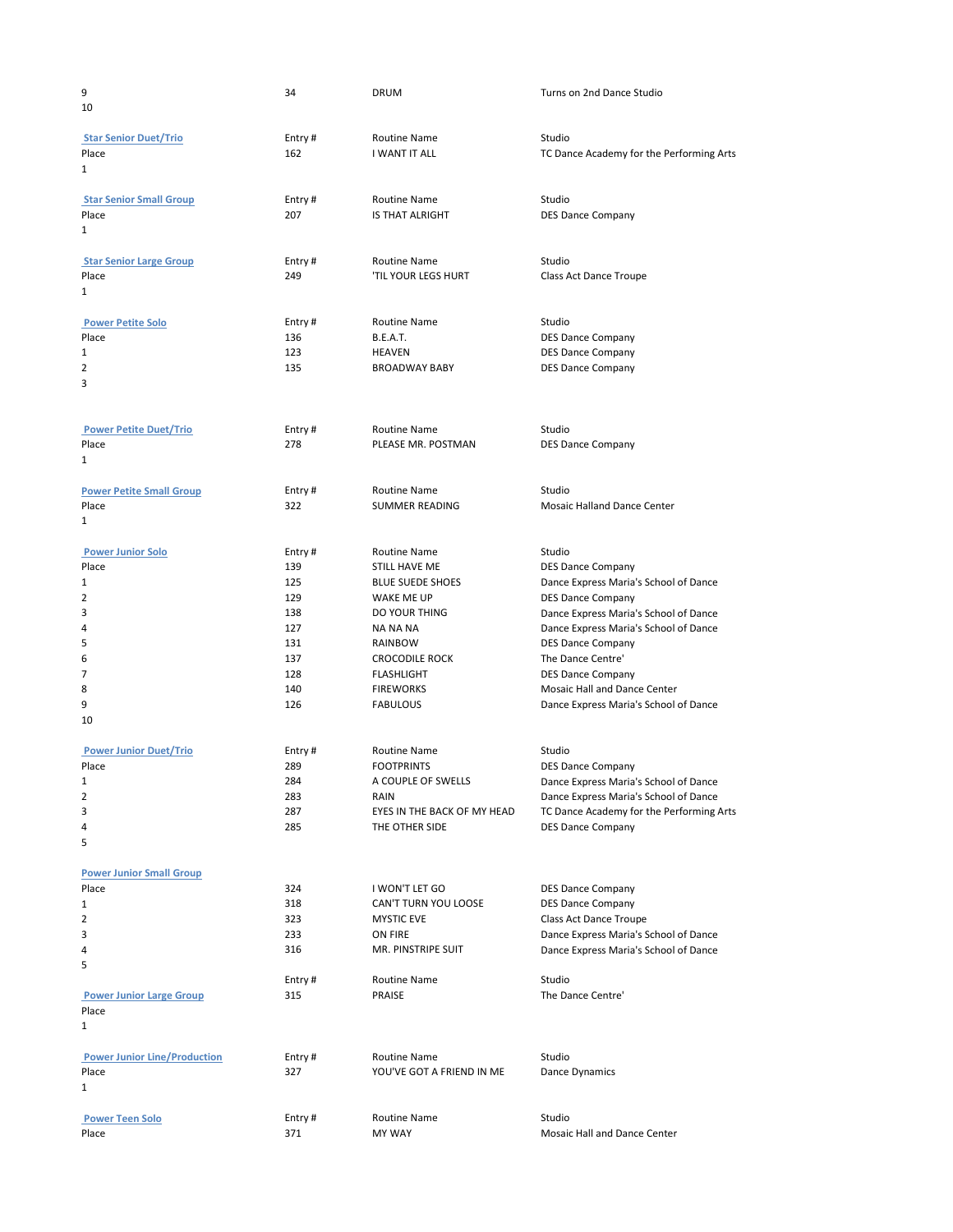| 1                                 | 370    | FEET DON'T TOUCH THE GROUND  | Three Rivers Dance Academy               |
|-----------------------------------|--------|------------------------------|------------------------------------------|
| 2                                 | 361    | YOUNG AND SAD                | Dance Express Maria's School of Dance    |
| 3                                 | 365    | YELLOW                       | The Dance Centre'                        |
| 4                                 | 363    | <b>RESCUE</b>                | Inspire Dance and Tumble                 |
| 5                                 | 358    | JUMP JIVE AND WAIL           | Lima Dance Academy                       |
| 6                                 | 357    | HIT ME WITH A HOT NOTE       | TC Dance Academy for the Performing Arts |
| 7                                 | 367    | CRINGE                       | TC Dance Academy for the Performing Arts |
| 8                                 | 366    | CONTROL                      | TC Dance Academy for the Performing Arts |
| 9                                 | 356    | KILL OF THE NIGHT            | Dance Express Maria's School of Dance    |
| 10                                |        |                              |                                          |
|                                   |        |                              |                                          |
| <b>Power Teen Duet/Trio</b>       | Entry# | <b>Routine Name</b>          | Studio                                   |
| Place                             | 181    | <b>BETTER</b>                | TC Dance Academy for the Performing Arts |
| 1                                 | 180    | <b>ANGELS</b>                | TC Dance Academy for the Performing Arts |
| 2                                 | 165    | <b>POWER</b>                 | Inspire Dance and Tumble                 |
| 3                                 | 168    | <b>ENDLESS SKY</b>           | Dance Express Maria's School of Dance    |
| 4                                 | 175    | SOMEBODY'S DAUGHTER          | Dance Express Maria's School of Dance    |
| 5                                 | 174    | <b>BEAUTIFUL LIFE</b>        | Lima Dance Academy                       |
| 6                                 | 166    | <b>BLOSSOMING</b>            | Class Act Dance Troupe                   |
| 7                                 | 170    | <b>SWEET DREAMS</b>          | TC Dance Academy for the Performing Arts |
| 8                                 | 172    | LET ME MOVE YOU              | Dance Express Maria's School of Dance    |
| 9                                 | 173    | DON'T WANT TO FIGHT          | Class Act Dance Troupe                   |
| 10                                |        |                              |                                          |
|                                   |        |                              |                                          |
| <b>Power Teen Small Group</b>     | Entry# | <b>Routine Name</b>          | Studio                                   |
| Place                             | 227    | <b>JUMP</b>                  | Dance Express Maria's School of Dance    |
| 1                                 | 226    | IT S SHOWTIME                | The Dance Centre'                        |
| 2                                 | 222    | SUPERMARKET FLOWERS          | Lima Dance Academy                       |
| 3                                 | 218    | <b>HERE WE GO</b>            | Dance Express Maria's School of Dance    |
| 4                                 | 213    | LITTLE BOY                   | Lima Dance Academy                       |
| 5                                 |        |                              |                                          |
| <b>Power Teen Large Group</b>     | Entry# | Routine Name                 | Studio                                   |
| Place                             | 219    | PIECE BY PIECE               | The Dance Centre'                        |
| 1                                 | 238    | THE CINNAMON GIRLS           | Dance Express Maria's School of Dance    |
| 2                                 | 242    | <b>SHAKE YOUR BODY</b>       | The Dance Centre'                        |
| 3                                 | 254    | <b>GROOVY</b>                | Dance Express Maria's School of Dance    |
| 4                                 | 244    | <b>COME GET IT BAE</b>       | Dance Express Maria's School of Dance    |
| 5                                 |        |                              |                                          |
|                                   |        |                              |                                          |
| <b>Power Teen Line/Production</b> | Entry# | <b>Routine Name</b>          | Studio                                   |
| Place                             | 258    | DEM BEATS                    | The Dance Centre'                        |
| 1                                 |        |                              |                                          |
|                                   |        |                              |                                          |
| <b>Power Senior Solo</b>          | Entry# | <b>Routine Name</b>          | Studio                                   |
| Place                             | 59     | <b>GOOD KID</b>              | Kimiko Academy of Dance                  |
| 1                                 | 52     | IT'S GETTING BAD AGAIN       | Next Generation Studio of Dance          |
| 2                                 | 44     | SATISFIED MIND               | Next Generation Studio of Dance          |
| 3                                 | 60     | THE MAID AND THE FLY         | TDS-The Dance Studio                     |
| 4                                 | 42     | <b>HEAR ME SAY</b>           | The Dance Centre'                        |
| 5                                 | 47     | <b>TRYING</b>                | Three Rivers Dance Academy               |
| 6                                 | 55     | <b>GONER</b>                 | Three Rivers Dance Academy               |
| 7                                 | 50     | HONEYBEE                     | Dance Express Maria's School of Dance    |
| 8                                 | 56     | <b>BLEEDING LOVE</b>         | <b>DES Dance Company</b>                 |
| 9                                 | 48     | <b>TEEN SPIRIT</b>           | <b>TDS-The Dance Studio</b>              |
| 10                                |        |                              |                                          |
|                                   |        |                              |                                          |
|                                   |        |                              |                                          |
| <b>Power Senior Duet/Trio</b>     | Entry# | <b>Routine Name</b>          | Studio                                   |
| Place                             | 190    | SAY GOODBYE                  | Three Rivers Dance Academy               |
| 1                                 | 185    | <b>WHITE FLAG</b>            | TC Dance Academy for the Performing Arts |
| 2                                 | 161    | LIGHT                        | Above the Barre Dance Academy            |
| 3                                 | 183    | <b>MOONLIGHT MUSIC BOXES</b> | Dance Express Maria's School of Dance    |
| 4                                 | 191    | <b>YIKES</b>                 | Hit The Floor Dance Studio               |
| 5                                 |        |                              |                                          |
| <b>Power Senior Small Group</b>   | Entry# | Routine Name                 | Studio                                   |
| Place                             | 223    | <b>BOSSY</b>                 | Dance Express Maria's School of Dance    |
| 1                                 | 230    | STRANGE                      | Dance Express Maria's School of Dance    |
|                                   |        |                              |                                          |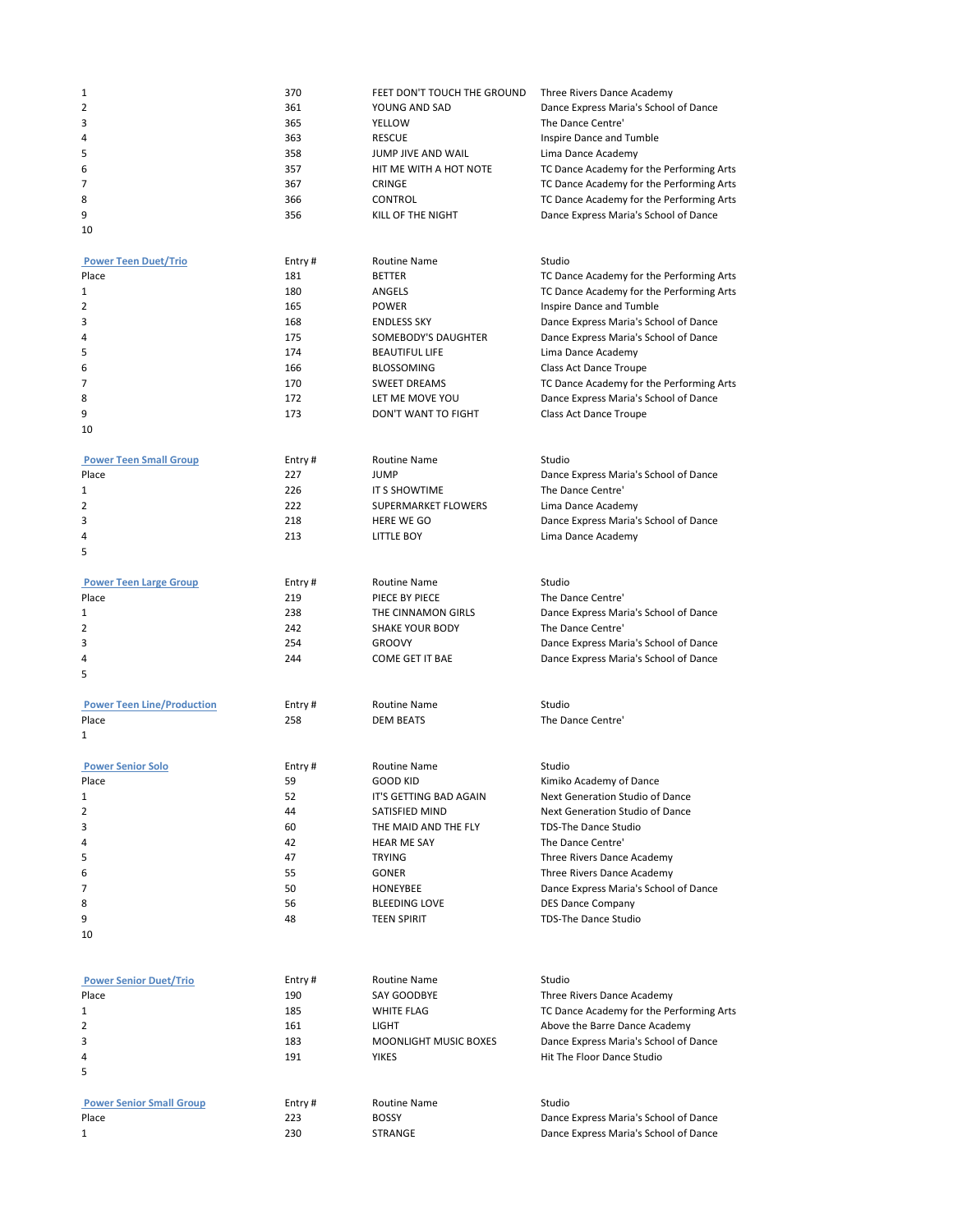| 2<br>3                                  | 259<br>253    | <b>BLACK AND GOLD</b><br><b>CLICK CLACK</b> | Three Rivers Dance Academy<br>Hit The Floor Dance Studio     |
|-----------------------------------------|---------------|---------------------------------------------|--------------------------------------------------------------|
| 4                                       | 235           | <b>HYPNOTIZE</b>                            | Hit The Floor Dance Studio                                   |
| 5                                       |               |                                             |                                                              |
|                                         |               |                                             |                                                              |
| <b>Power Senior Large Group</b>         | Entry#        | Routine Name                                | Studio                                                       |
| Place                                   | 250           | <b>I FOLLOW</b>                             | Above the Barre Dance Academy                                |
| 1                                       |               |                                             |                                                              |
| <b>Power Senior Line/Production</b>     | Entry#        | <b>Routine Name</b>                         | Studio                                                       |
| Place                                   | 237           | G3                                          | The Dance Centre'                                            |
| 1                                       |               |                                             |                                                              |
|                                         |               |                                             |                                                              |
| <b>Energy Petite Solo</b>               | Entry#        | <b>Routine Name</b>                         | Studio                                                       |
| Place<br>1                              | 145           | 1,2,3                                       | Mosaic Hall and Dance Center                                 |
|                                         |               |                                             |                                                              |
| <b>Energy Petite Duet/Trio</b>          | Entry#        | Routine Name                                | Studio                                                       |
| Place                                   | 291           | <b>CHASING THE STORM</b>                    | Mosaic Hall and Dance Center                                 |
| 1                                       |               |                                             |                                                              |
| <b>Energy Junior Solo</b>               | Entry#        | Routine Name                                | Studio                                                       |
| Place                                   | 149           | $L-O-V-E$                                   | Mosaic Hall and Dance Center                                 |
| 1                                       | 142           | SONG OF SONGS                               | Tiffany & Co. Studio of Dance                                |
| 2                                       | 144           | <b>CHICAGO</b>                              | Mosaic Hall and Dance Center                                 |
| 3                                       | 141           | <b>HOLD YOUR BREATH</b>                     | Tiffany & Co. Studio of Dance                                |
| 4                                       | 148           | NEVER GIVE UP ON US                         | Mosaic Hall and Dance Center                                 |
| 5                                       |               |                                             |                                                              |
|                                         |               |                                             |                                                              |
| <b>Energy Junior Duet/Trio</b>          | Entry#        | Routine Name                                | Studio                                                       |
| Place                                   | 293<br>295    | LIKE A PRAYER<br>LOVED BY YOU               | Mosaic Hall and Dance Center<br>Mosaic Hall and Dance Center |
| 1<br>2                                  |               |                                             |                                                              |
|                                         |               |                                             |                                                              |
| <b>Energy Junior Small Group</b>        | Entry#        | Routine Name                                | Studio                                                       |
| Place                                   | 317           | I WON'T LET GO                              | Mosaic Hall and Dance Center                                 |
| 1                                       |               |                                             |                                                              |
|                                         |               |                                             |                                                              |
|                                         |               |                                             |                                                              |
|                                         |               |                                             |                                                              |
| <b>Energy Teen Solo</b>                 | Entry #       | Routine Name                                | Studio                                                       |
| Place                                   | 375           | THE AFFAIR                                  | Mosaic Hall and Dance Center                                 |
| 1                                       | 381           | <b>MY SANCTUARY</b>                         | Mosaic Hall and Dance Center                                 |
| 2                                       | 382           | <b>ICON</b>                                 | Mosaic Hall and Dance Center                                 |
| 3                                       | 377           | THE BITTER END                              | Mosaic Hall and Dance Center                                 |
| 4                                       | 380           | <b>GOOD MORNING BALTIMORE</b>               | TC Dance Academy for the Performing Arts                     |
| 5                                       |               |                                             |                                                              |
| <b>Energy Teen Duet/Trio</b>            | Entry#        | Routine Name                                | Studio                                                       |
| Place                                   | 194           | <b>WOMAN</b>                                | Mosaic Hall and Dance Center                                 |
| 1                                       | 197           | <b>GOT TO BE REAL</b>                       | TC Dance Academy for the Performing Arts                     |
| 2                                       | 193           | SWING                                       | Dance Dynamics                                               |
| 3                                       | 196           | <b>MONEY MONEY</b>                          | Dance Dynamics                                               |
| 4                                       | 189           | <b>WAKE ME UP</b>                           | Dance Dynamics                                               |
| 5                                       |               |                                             |                                                              |
|                                         |               | Routine Name                                |                                                              |
| <b>Energy Teen Small Group</b><br>Place | Entry#<br>262 | THERE'S NO ROAD MAP                         | Studio<br>Mosaic Hall and Dance Center                       |
| 1                                       |               |                                             |                                                              |
|                                         |               |                                             |                                                              |
| <b>Energy Teen Large Group</b>          | Entry#        | Routine Name                                | Studio                                                       |
| Place                                   | 256           | CABARET                                     | Mosaic Hall and Dance Center                                 |
| 1                                       | 255           | DO YOUR INDUSTRY                            | Dance Dynamics                                               |
| 2                                       |               |                                             |                                                              |
| <b>Energy Senior Solo</b>               |               | Routine Name                                | Studio                                                       |
| Place                                   | Entry#<br>76  | LEAVE FOR ME                                | Dance Express Maria's School of Dance                        |
| 1                                       | 80            | WHERE YOU AT                                | Kristin Thompson                                             |
|                                         |               |                                             |                                                              |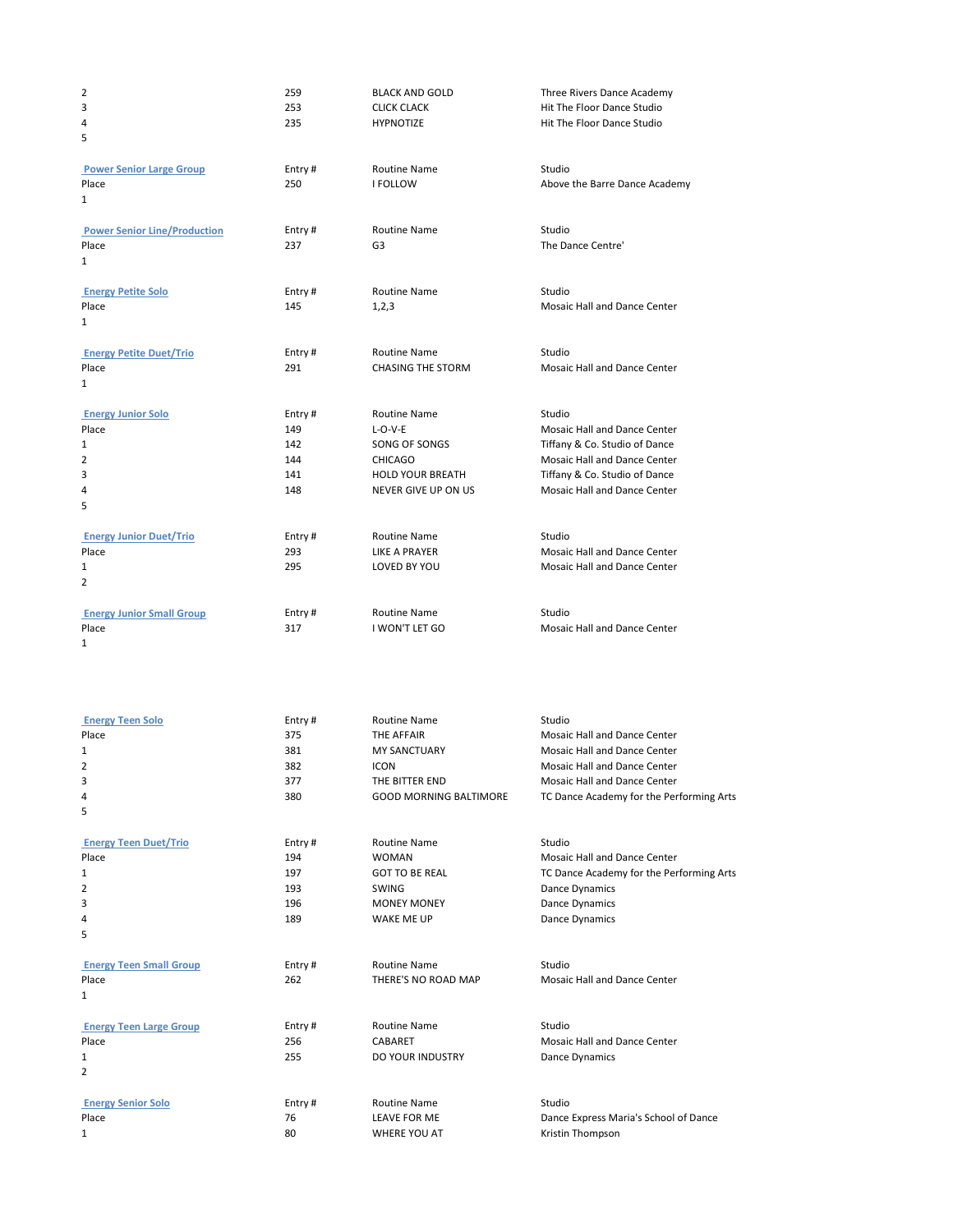| $\overline{2}$                                          | 72            | DANCING MY WAY                         | Dance Express Maria's School of Dance           |               |
|---------------------------------------------------------|---------------|----------------------------------------|-------------------------------------------------|---------------|
| 3                                                       | 84            | ME IN 20 YEARS                         | The Dance Centre'                               |               |
| 4                                                       | 66            | <b>ALWAYS</b>                          | Dance Express Maria's School of Dance           |               |
| 5                                                       | 71            | <b>ATTENTION</b>                       | The Dance Centre'                               |               |
| 6                                                       | 74<br>70      | <b>CAMPUS</b>                          | TC Dance Academy for the Performing Arts        |               |
| 7<br>8                                                  | 68            | <b>HEAVENLY HOST</b><br><b>HUMAN</b>   | The Dance Centre'<br>CK Dance Company           |               |
| 9                                                       | 73            | RIPTIDE                                | TC Dance Academy for the Performing Arts        |               |
| 10                                                      |               |                                        |                                                 |               |
|                                                         |               |                                        |                                                 |               |
| <b>Energy Senior Duet/Trio</b>                          | Entry#        | Routine Name                           | Studio                                          |               |
| Place                                                   | 202           | TIRED OF MY GRIEF                      | The Dance Centre'                               |               |
| $\mathbf{1}$                                            | 192           | <b>STAND BY ME</b>                     | Dance Express Maria's School of Dance           |               |
| 2                                                       | 198           | <b>FORGET YOU</b>                      | Dance Express Maria's School of Dance           |               |
| 3                                                       | 204           | <b>MOSES SUPPOSES</b>                  | Dance Express Maria's School of Dance           |               |
| 4<br>5                                                  | 199           | <b>GET UP</b>                          | Class Act Dance Troupe                          |               |
|                                                         |               |                                        |                                                 |               |
| <b>Energy Senior Small Group</b>                        | Entry#        | Routine Name                           | Studio                                          |               |
| Place                                                   | 240           | <b>IMPOSSIBLE YEAR</b>                 | The Dance Centre'                               |               |
| $\mathbf{1}$                                            |               |                                        |                                                 |               |
|                                                         |               |                                        |                                                 |               |
|                                                         |               |                                        |                                                 |               |
| <b>Energy Senior Large Group</b>                        | Entry#        | Routine Name                           | Studio                                          |               |
| Place                                                   | 251           | SIGN OF THE TIMES                      | Class Act Dance Troupe                          |               |
| $\mathbf{1}$                                            |               |                                        |                                                 |               |
|                                                         |               |                                        |                                                 |               |
| <b>Energy Senior Line/Production</b>                    | Entry#        | Routine Name                           | Studio                                          |               |
| Energy                                                  | 264           | <b>HEATHENS</b>                        | The Dance Centre'                               |               |
| Place                                                   |               |                                        |                                                 |               |
| $\mathbf{1}$                                            |               |                                        |                                                 |               |
|                                                         |               |                                        | Studio                                          |               |
| <b>Highest Scoring Solo of the Competition</b><br>Place | Entry#<br>375 | Routine Name<br>THE AFFAIR             | Mosaic Hall and Dance Center                    | Dancer        |
| 1                                                       |               |                                        |                                                 | Bella Aowyyen |
|                                                         |               |                                        |                                                 |               |
|                                                         |               |                                        |                                                 |               |
| <b>Highest Scoring Group of the Competition</b> Entry # |               | Routine Name                           | Studio                                          |               |
| Place                                                   | 256           | CABARET                                | Mosaic Hall and Dance Center                    |               |
| $\mathbf{1}$                                            |               |                                        |                                                 |               |
|                                                         |               |                                        |                                                 |               |
| <b>Industry Dance Awards Best Jazz</b>                  | Entry#        | Routine Name                           | Studio                                          |               |
| Place                                                   |               | 261 LA VIDA LOCA                       | Dance Dynamics                                  |               |
| $\mathbf{1}$                                            |               |                                        |                                                 |               |
| <b>Industry Dance Awards Best Lyrical/Moder Entry #</b> |               |                                        | Studio                                          |               |
| Place                                                   | 240           | Routine Name<br><b>IMPOSSIBLE YEAR</b> | The Dance Centre'                               |               |
| 1                                                       |               |                                        |                                                 |               |
|                                                         |               |                                        |                                                 |               |
| <b>Industry Dance Awards Best Musical Theat Entry #</b> |               | <b>Routine Name</b>                    | Studio                                          |               |
| Place                                                   | 256           | CABARET                                | Mosaic Hall and Dance Center                    |               |
| $\mathbf{1}$                                            |               |                                        |                                                 |               |
|                                                         |               |                                        |                                                 |               |
| <b>Industry Dance Awards Best Hip Hop</b>               | Entry#        | <b>Routine Name</b>                    | Studio                                          |               |
| Place                                                   | 264           | <b>HEATHENS</b>                        | The Dance Centre'                               |               |
| $\mathbf{1}$                                            |               |                                        |                                                 |               |
| <b>Industry Dance Awards Best Open/Acro/B</b> Entry #   |               | Routine Name                           | Studio                                          |               |
| Place                                                   | 246           | <b>STEPFORD WIVES</b>                  | The Dance Centre'                               |               |
| $\mathbf{1}$                                            |               |                                        |                                                 |               |
|                                                         |               |                                        |                                                 |               |
| <b>Industry Dance Awards Best Tap</b>                   | Entry#        | Routine Name                           | Studio                                          |               |
| Place                                                   | 236           | <b>GLORY</b>                           | Dance Dynamics                                  |               |
| $\mathbf{1}$                                            |               |                                        |                                                 |               |
|                                                         |               | <b>Routine Name</b>                    |                                                 |               |
| <b>Awards</b>                                           | Entry#        | 223 Bossy                              | Studio<br>Dance Express Maria's School Of Dance |               |
|                                                         |               |                                        |                                                 |               |